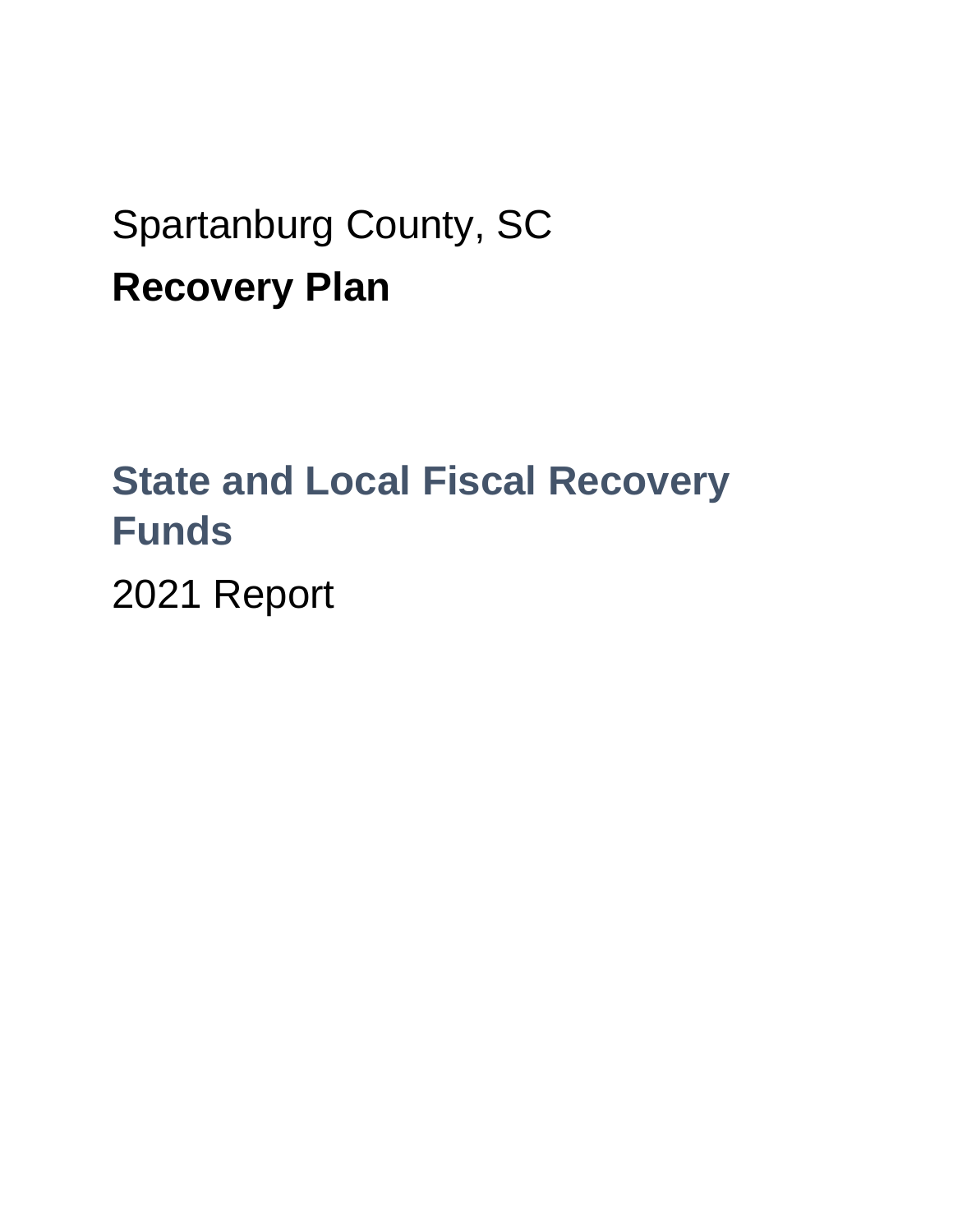### **Spartanburg County, SC**

### 2021 Recovery Plan

## **Table of Contents**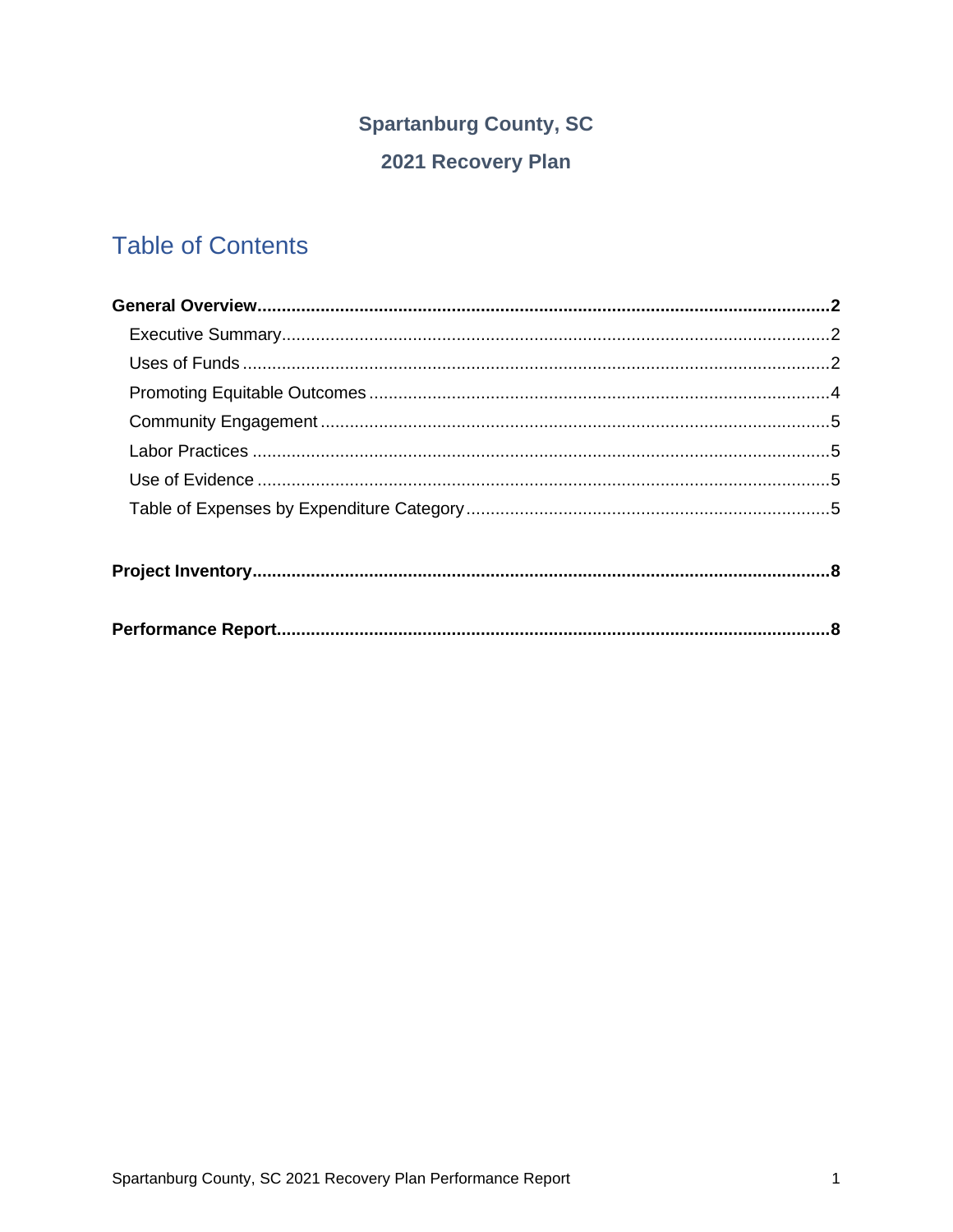#### GENERAL OVERVIEW

#### **Executive Summary**

Spartanburg County and its nearly 330,000 residents have experienced a myriad of impacts derived from COVID-19. While we have been fortunate to have weathered many of the pandemic's negative ramifications, many local challenges remain. County Council has begun discussing a variety of strategies for deployment of State and Local Fiscal Recovery Funds (SLFRF). It is our hope that these strategies will enhance our ability to shield our community from the negative health impacts of COVID-19, mitigate the negative economic hardships felt by many families throughout the County and restore economic stability, and better position all members of our community for health and prosperity.

County Council has not yet formally adopted or authorized any plans for the disbursement and use of SLFRF proceeds; however, we have been actively engaged in researching and formulating strategies, receiving proposals, discussing partnerships with other community organizations, and evaluating community metrics where data indicates improvement is needed. As part of these efforts, we have heard from many in the community, solicited meetings, and participated in robust discussion of our community's needs.

Through the Emergency Rental Assistance Program (ERAP) 1 & 2, the County has been awarded more than \$12.0 million to date. The County, in partnership with four community based non-profit partners, deployed nearly \$2,228,432 in actual payments through August 18th, 2021, assisting 576 households. Just more than half (52%) of those funds were deployed in the unincorporated areas of the County, while the remaining funds were deployed within our 14 municipalities. While the County continues to aggressively deploy funds and seek new ways to effectively do so, a strong level of funding remains. As a result, SLRFR resources will be retained for other eligible uses so long as ERAP funding remains available to support rental and utility needs of our community.

It is expected that County Council will more formally engage in debate of which programs and initiatives will be funded with SLRFR resources in the coming few months and begin the process of legally appropriating funds for use. While Council retains the authority to decide how and to whom funding is allocated, it is probable that their focus will center on: methods to protect our residents from the negative health impacts of COVID, small business economic and technical support, broadband "last mile" projects, wastewater and storm water collection and conveyance projects, support to non-profits, and education and job training assistance to upskill and connect residents with job opportunities.

#### **Uses of Funds**

#### *Public Health Response*

Given the ongoing health impacts of the pandemic and the rates of local infection and vaccination, it is anticipated the funding will be needed for promotion of testing and vaccination availability, and for purchase of PPE for medical response. As of the date of this report, SCDHEC reports that just over 126,000 residents have received at least 1 dose of the vaccine out of approximately 261,000 who are eligible (ages 12+). This equates to a vaccination rate of just over 48%. Due to the Delta variant, new cases continue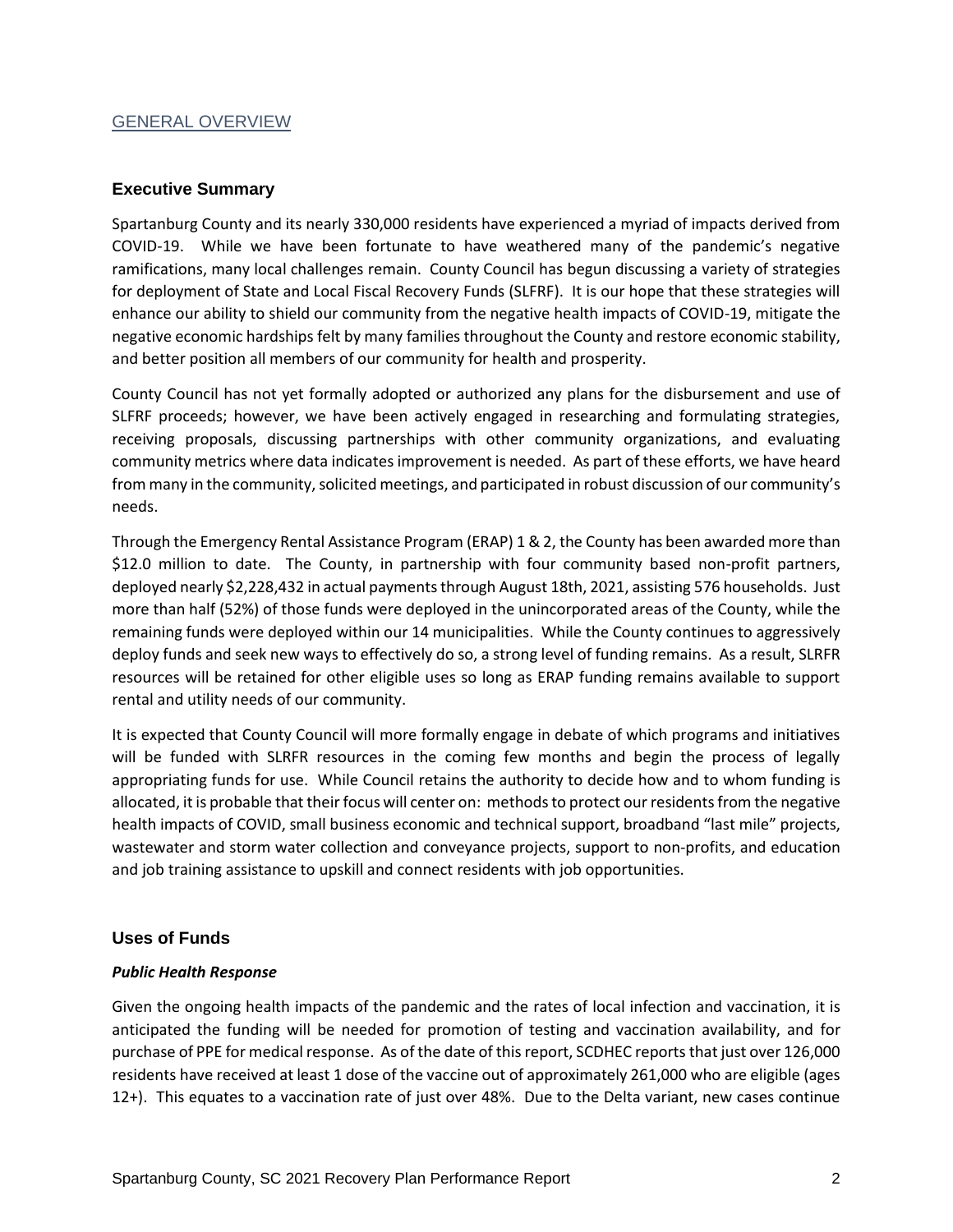to climb daily, and local medical resources are experiencing a notable increase in cases requiring hospitalization. Consequently, it is possible that Council may choose to allocate funds to improve public communications about the need for testing, dangers of COVID-19, and the availability of vaccines for those who have not yet chosen to receive them. It is anticipated that messaging will be done in concert with existing efforts and in consultation with local health experts.

#### *Small business support*

The County has been engaged in conversations with OneSpartanburg, Inc. (who houses traditional Chamber of Commerce functions, tourism promotion, and economic development efforts) about new programs that can support small businesses. Small businesses are a vital piece of our local economy and existing job base, and, if healthy, they are an engine for new job creation. As a group, small businesses have been disproportionately impacted throughout the pandemic. Early discussions have centered around the need for improving small business' access to technical assistance and expertise as well as access to capital. In response to this, two predominant concepts have been developed: a small business technical assistance program and a small business revolving loan/grant fund. While many details are still being vetted, it is our belief that a local program of this nature will provide small businesses with the tools and access to expertise they need, enhance their level of sophistication and business acumen, improve their financial resiliency, and best position them for access to capital and future success.

Utilizing CDBG-CV funding, the County has partnered with Community Works SC to launch *Back the Burg* Small Business Assistance Program. The program provides grants and loans to small businesses in unincorporated Spartanburg County that have been impacted by the COVID-19 pandemic. To date, the program has provided \$45,500 in funding assistance to 35 businesses. The program also provides technical assistance to help business owners access other funding opportunities as well as technical assistance with developing new business plans in an effort to help stabilize businesses in a post-COVID economy.

In Spartanburg County, women and minority business ownership is disproportionately lower than other demographics. While there are pre-existing community efforts focusing on improving these metrics, to include grant programs funded by CDBG CV resources, these new programs will also serve to bolster these community efforts. An inventory of existing minority and women owned small businesses is currently being conducted in the community. Strategies to reach these businesses, improve engagement, and support them through new programs will be integral to our efforts.

#### *Broadband "last mile" projects*

The County has been engaged to date with 2 local service providers to review broadband maps and proposals for expanding fiber service to areas where broadband is not currently available/committed or where speeds are lower than 25/3. Initial data shows that these unserved/underserved areas also correspond with our areas of lowest residential density and where poverty rates are elevated. Specific plans for broadband infill are not yet available but are in progress.

#### *Wastewater and storm water collection & conveyance projects*

The County has been engaged with sewer and water providers within the County to review and vet project proposals. While no funding decisions have been made, multiple projects have been submitted and are being considered. As part of the decision-making process, the County will consider the number of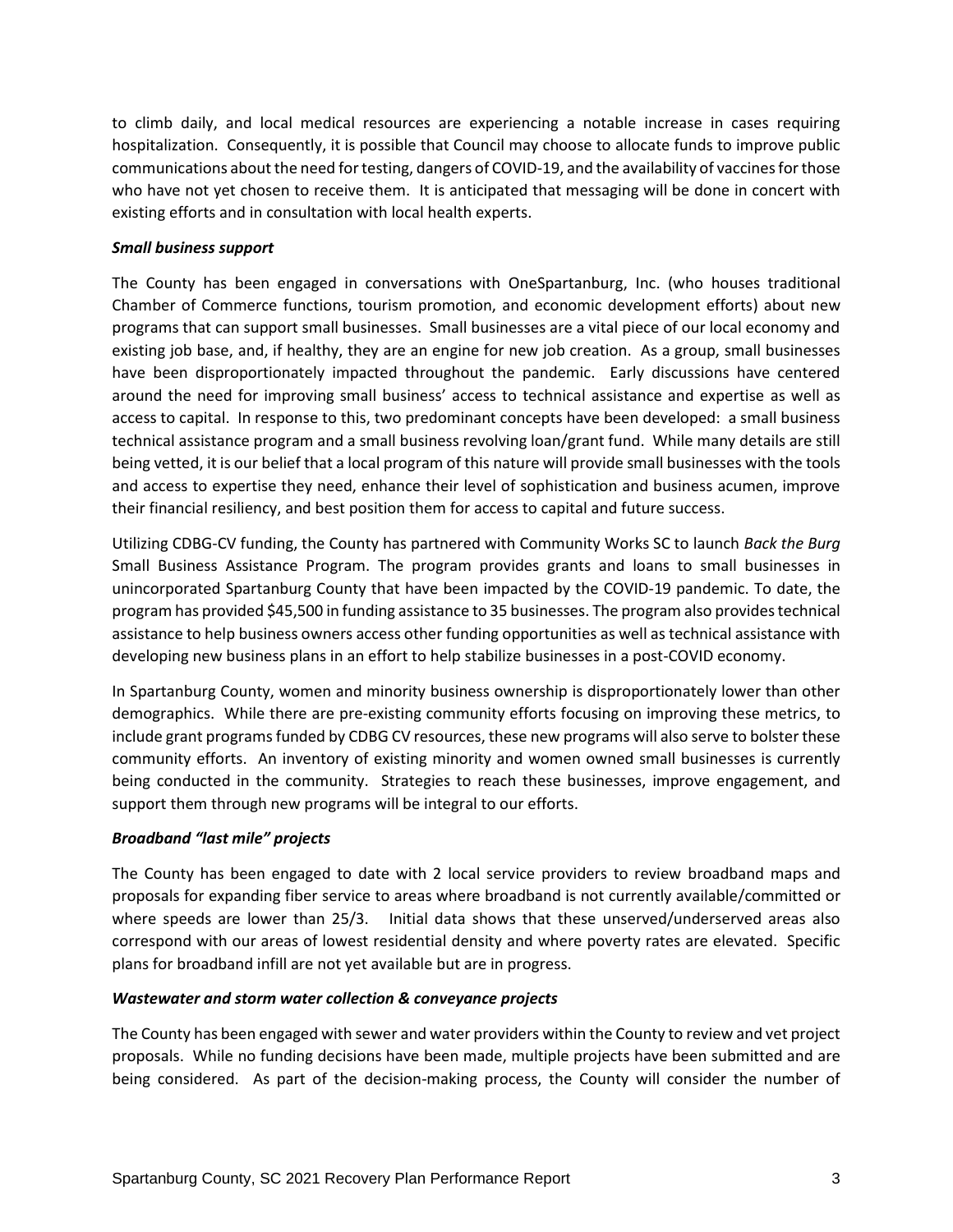individuals served, the potential for positive economic impact through job creation or otherwise, the proximity of impaired waters on the 303d list, cost, funding alternatives, and community benefit.

#### *Support to non-profits*

The County is blessed to have a robust network of effective non-profits that serve to support the community in areas where there are service gaps. Many non-profits have experienced hardships throughout the pandemic as revenues suddenly declined and demand for services drastically increased. Despite having solid balance sheets before the pandemic, this has resulted in operating losses and financial pressures of late. The County is evaluating to what extent financial support is appropriate given these dynamics and ongoing demands placed upon non-profit partners.

#### *Education and job training assistance*

While unemployment rates in Spartanburg County have strongly improved since the highs of 2020, many of our residents remain unemployed, underemployed, or otherwise displaced from their primary occupation. As is the case in much of the nation, Spartanburg County's unemployment has been concentrated on service and hospitality industry jobs. Juxtaposed with this is a shortage of available skilled workforce for many industries within the County. In order to remedy this disconnect, additional job training and educational assistance programs will be needed.

The County is in discussions with the Spartanburg Community College on ways to bridge this divide and improve educational attainment metrics in the County at the same time. In 2019, only 25% of Spartanburg County residents had a 4-year degree or better. This is lower than the State of South Carolina (28%) and the Nation (32%). While program details have not yet been defined, it is evident from the data that ample opportunity exists to help positively influence educational attainment in the County.

#### *Revenue Replacement*

The County anticipates a small amount of funding for the provision of governmental services to the extent of the reduction in revenue related to the pandemic. Specific plans for this funding have not yet been determined but will likely support infrastructure projects.

#### **Promoting equitable outcomes**

Spartanburg County is blessed to have a solid foundation of information about many indicators within our community. As a founding member of the Community Indicators Project [\(https://www.strategicspartanburg.org/](https://www.strategicspartanburg.org/) ), the County has participated for years, with time and financial resources, in gathering information on the health, status and disparities of our County. Additionally, a number of other community wide efforts surrounding educational outcomes, health outcomes, poverty, and race have been conducted on a countywide basis by community partners. Combined, this basis of information provides a strong foundation of information about our community so that funded programs can be tailored to target the areas of greatest need. Information on performance on key indicators will be gathered as part of funded projects.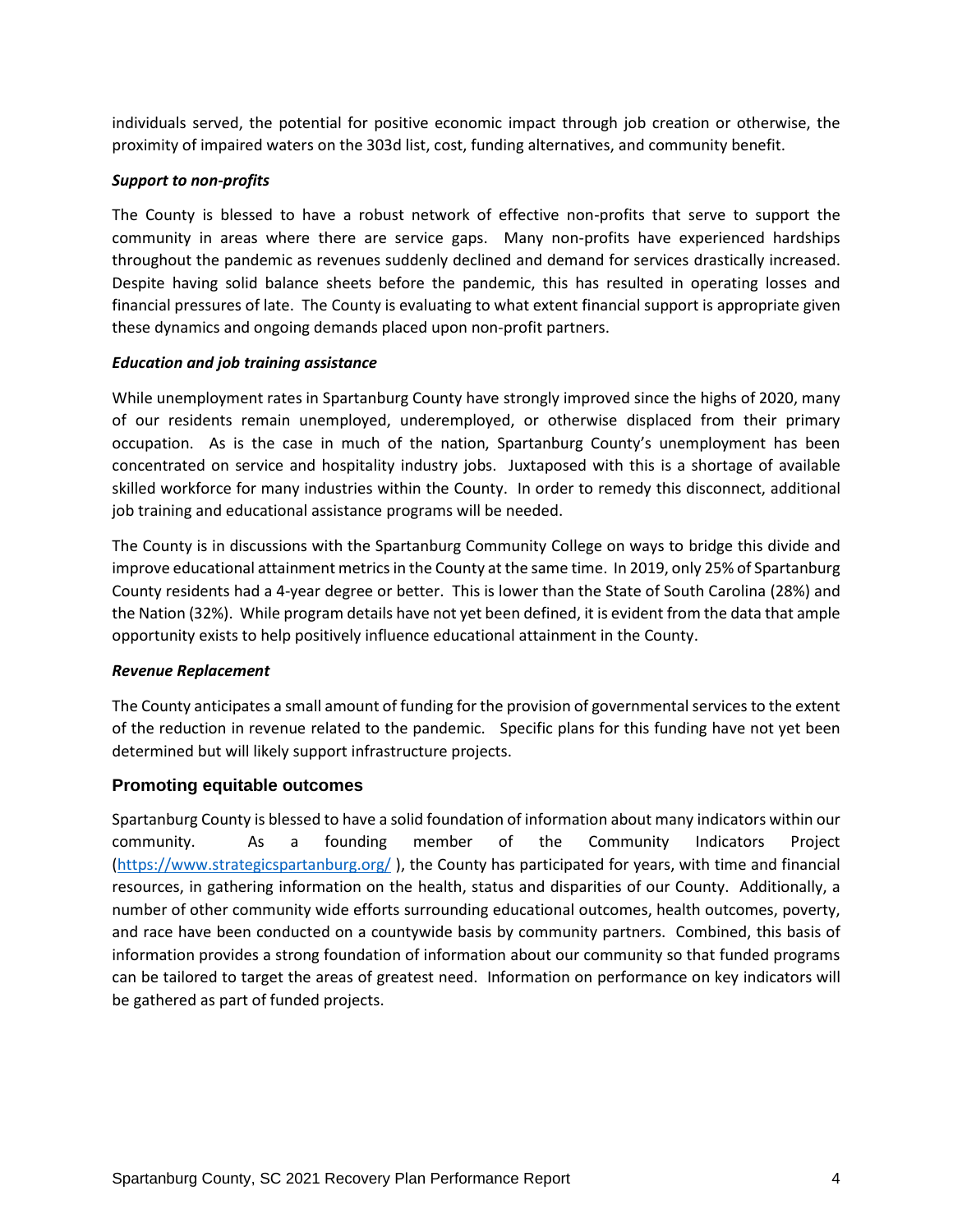#### **Community Engagement**

Spartanburg County has been engaged with multiple community partners to date in order to better assess the needs of the community and help provide vital context to the decision-making process. Information on the health of non-profits in Spartanburg County was shared with County Council at their July 2021 meeting by a group of non-profit representatives. Additionally, multiple community-based organizations have submitted proposals for funding consideration outlining their perspectives on the needs of the community.

In partnership with OneSpartanburg, Inc., information on the needs of small businesses is being gathered via survey to include the known list of minority-owned small businesses in the County. This information will be utilized to help develop the program around small business support. It is also anticipated that the County will receive community feedback via its public comment component of its Council meetings where the plans for SLFRF resources will be discussed. Additionally, established community engagement groups and tools utilized by our Community Development department will be engaged to ensure representative participation of the community.

#### **Labor Practices**

To date, no projects have been decided upon or committed to by the County. It is anticipated that any funded projects will increase employment for local skilled and unskilled construction workers and local construction firms. In the selection of vendors for funded projects, consideration for local participation will be given. It is our expectation that any funded water, sewer or broadband infrastructure projects will be of high quality, and preferably scalable, so as to provide for the future needs of our residents.

#### **Use of Evidence**

As part of our evaluation of individual projects and proposals, the County is and will continue to gather evidence around the prior performance of known similar programs or strategies. If evidence of prior strategies is not known, the County will work to ensure standards and data gathering is integral to the project to properly evaluate its effectiveness.

#### **Table of Expenses by Expenditure Category**

| Category |                                                                                                           | <b>Cumulative</b><br>expenditures to<br>date $($ \$) | <b>Amount</b><br>spent<br>last<br>since<br><b>Recovery Plan</b> |
|----------|-----------------------------------------------------------------------------------------------------------|------------------------------------------------------|-----------------------------------------------------------------|
|          | Expenditure Category: Public Health                                                                       |                                                      | 0                                                               |
| 1.1      | COVID-19 Vaccination                                                                                      |                                                      | 0                                                               |
| 1.2      | COVID-19 Testing                                                                                          |                                                      | 0                                                               |
| 1.3      | <b>COVID-19 Contact Tracing</b>                                                                           |                                                      | 0                                                               |
| 1.4      | Prevention in Congregate Settings (Nursing 0<br>Homes, Prisons/Jails, Dense Work Sites,<br>Schools, etc.) |                                                      | O                                                               |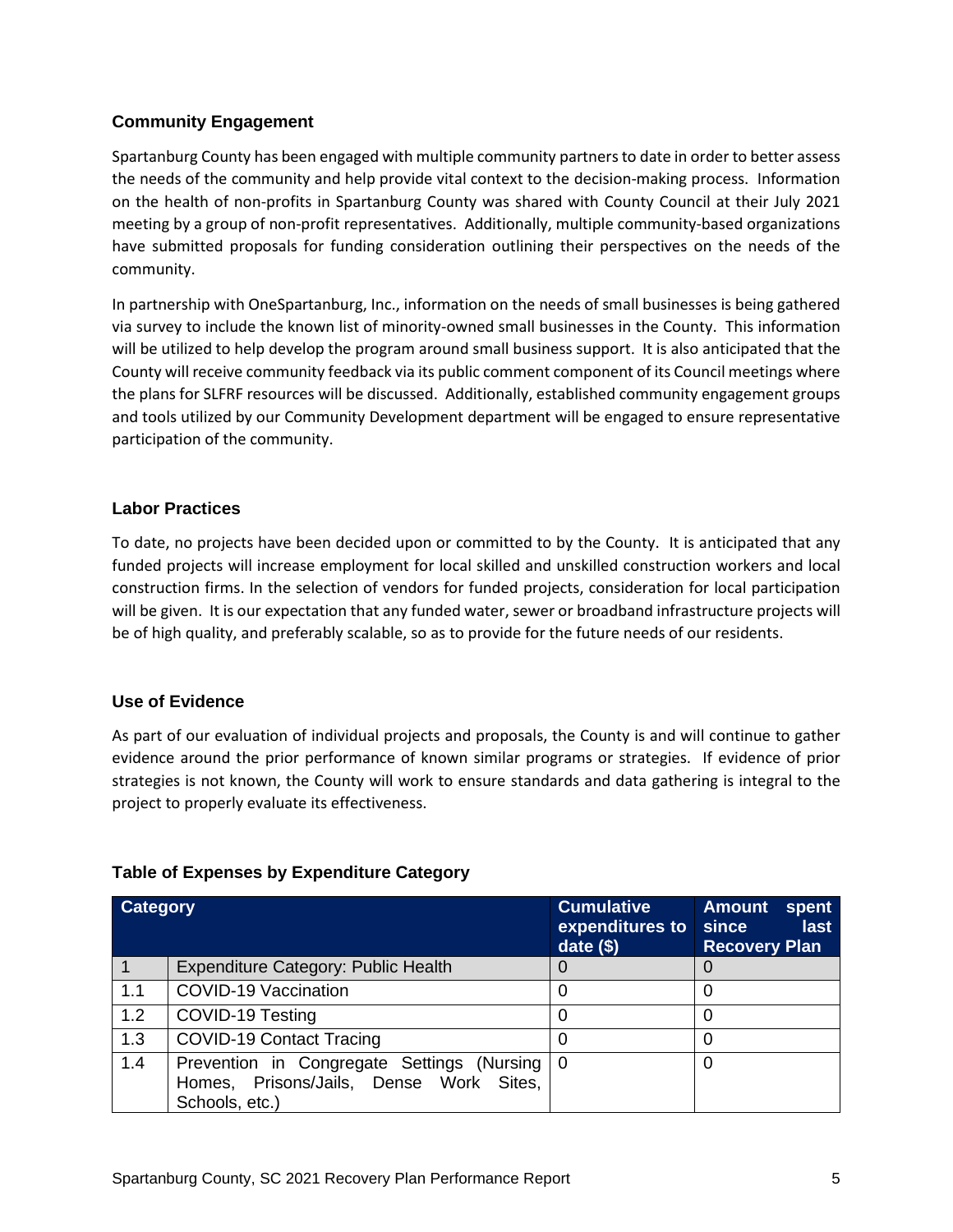| <b>Category</b> |                                                                                                                               | <b>Cumulative</b><br>expenditures to<br>date $(\$)$ | <b>Amount</b><br>spent<br>since<br>last<br><b>Recovery Plan</b> |
|-----------------|-------------------------------------------------------------------------------------------------------------------------------|-----------------------------------------------------|-----------------------------------------------------------------|
| 1.5             | <b>Personal Protective Equipment</b>                                                                                          | 0                                                   | 0                                                               |
| 1.6             | Medical Expenses (including Alternative Care<br>Facilities)                                                                   | $\mathbf 0$                                         | $\overline{0}$                                                  |
| 1.7             | Capital Investments or Physical Plant Changes<br>to Public Facilities that respond to the COVID-19<br>public health emergency | $\overline{0}$                                      | $\overline{0}$                                                  |
| 1.8             | Other COVID-19 Public<br>Health<br>Expenses<br>(including<br>Communications,<br>Enforcement,<br>Isolation/Quarantine)         | $\overline{0}$                                      | $\overline{0}$                                                  |
| 1.9             | Payroll Costs for Public Health, Safety, and<br>Other Public Sector Staff Responding to COVID-<br>19                          | $\Omega$                                            | 0                                                               |
| 1.10            | <b>Mental Health Services</b>                                                                                                 | $\overline{0}$                                      | $\overline{0}$                                                  |
| 1.11            | <b>Substance Use Services</b>                                                                                                 | 0                                                   | 0                                                               |
| 1.12            | <b>Other Public Health Services</b>                                                                                           | $\mathbf 0$                                         | $\mathbf 0$                                                     |
| 2               | Expenditure Category: Negative Economic<br>Impacts                                                                            | $\mathbf 0$                                         | $\overline{0}$                                                  |
| 2.1             | Household Assistance: Food Programs                                                                                           | $\mathbf 0$                                         | $\mathbf 0$                                                     |
| 2.2             | Household Assistance: Rent, Mortgage, and<br><b>Utility Aid</b>                                                               | $\mathbf 0$                                         | $\overline{0}$                                                  |
| 2.3             | Household Assistance: Cash Transfers                                                                                          | $\overline{0}$                                      | $\overline{0}$                                                  |
| 2.4             | Household<br>Assistance:<br>Internet<br>Access<br>Programs                                                                    | $\mathbf 0$                                         | $\overline{0}$                                                  |
| 2.5             | <b>Household Assistance: Eviction Prevention</b>                                                                              | $\mathbf 0$                                         | $\mathbf 0$                                                     |
| 2.6             | Unemployment Benefits or Cash Assistance to<br><b>Unemployed Workers</b>                                                      | $\mathbf 0$                                         | $\overline{0}$                                                  |
| 2.7             | Job Training Assistance (e.g., Sectoral job-<br>training, Subsidized Employment, Employment<br>Supports or Incentives)        | $\overline{0}$                                      | $\overline{0}$                                                  |
| 2.8             | Contributions to UI Trust Funds*                                                                                              | $\mathbf 0$                                         | $\mathbf 0$                                                     |
| 2.9             | Small Business Economic Assistance (General)                                                                                  | 0                                                   | 0                                                               |
| 2.10            | Aid to nonprofit organizations                                                                                                | $\overline{0}$                                      | $\overline{0}$                                                  |
| 2.11            | Aid to Tourism, Travel, or Hospitality                                                                                        | $\mathbf 0$                                         | $\overline{0}$                                                  |
| 2.12            | Aid to Other Impacted Industries                                                                                              | 0                                                   | $\mathbf 0$                                                     |
| 2.13            | <b>Other Economic Support</b>                                                                                                 | $\mathbf 0$                                         | $\overline{0}$                                                  |
| 2.14            | <b>Rehiring Public Sector Staff</b>                                                                                           | $\mathbf 0$                                         | $\mathbf 0$                                                     |
| 3               | Expenditure<br>Category:<br><b>Services</b><br>to<br>Disproportionately Impacted Communities                                  | $\overline{0}$                                      | $\overline{0}$                                                  |
| 3.1             | <b>Education Assistance: Early Learning</b>                                                                                   | $\mathbf 0$                                         | $\mathbf{0}$                                                    |
| 3.2             | Education Assistance: Aid to High-Poverty<br><b>Districts</b>                                                                 | $\mathbf 0$                                         | 0                                                               |
| 3.3             | <b>Education Assistance: Academic Services</b>                                                                                | $\mathbf 0$                                         | 0                                                               |
| 3.4             | Education Assistance: Social, Emotional, and<br><b>Mental Health Services</b>                                                 | $\mathbf 0$                                         | $\overline{0}$                                                  |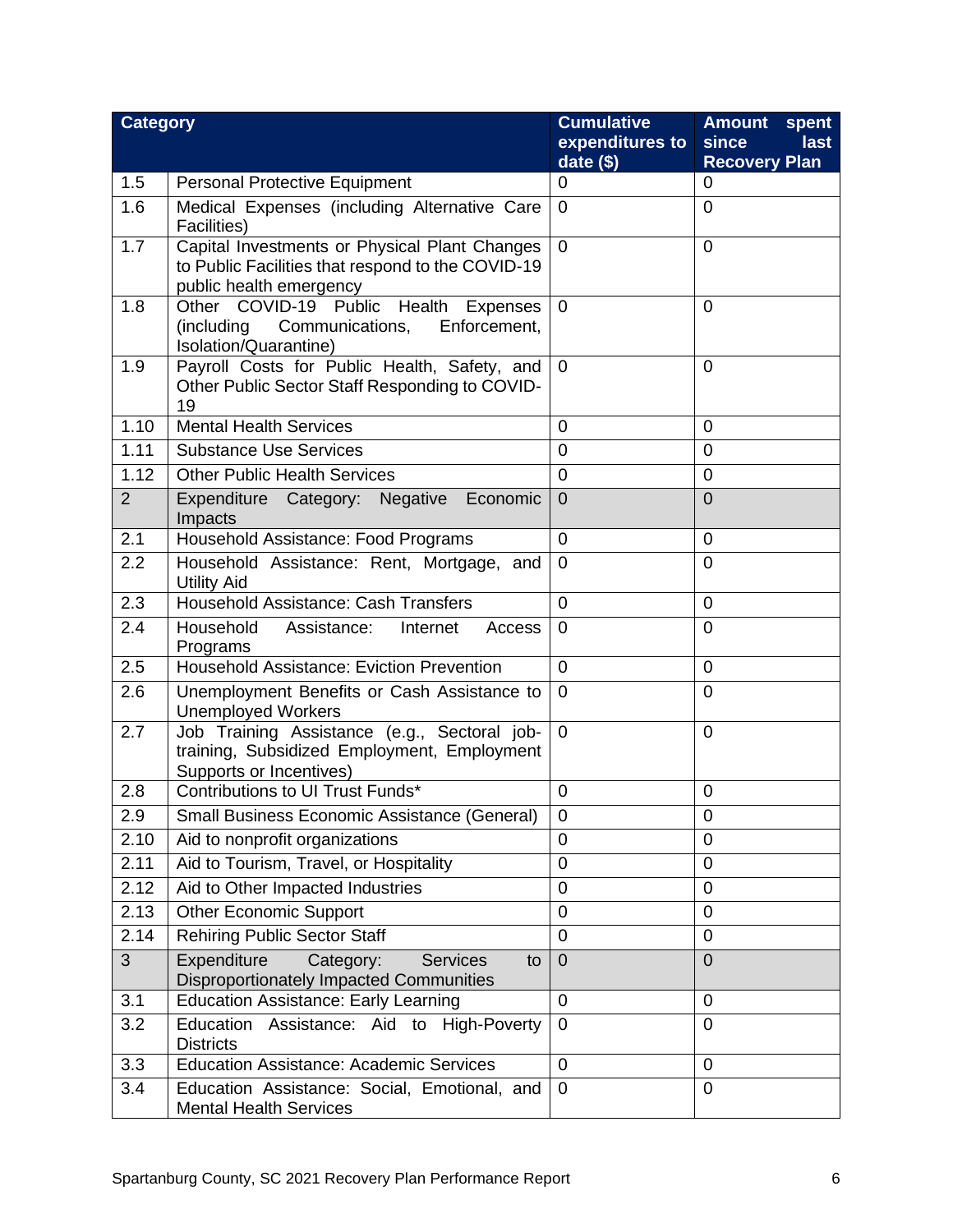| <b>Category</b> |                                                                                           | <b>Cumulative</b> | <b>Amount</b><br>spent |
|-----------------|-------------------------------------------------------------------------------------------|-------------------|------------------------|
|                 |                                                                                           | expenditures to   | since<br>last          |
| 3.5             | <b>Education Assistance: Other</b>                                                        | date $($)$        | <b>Recovery Plan</b>   |
|                 |                                                                                           | 0                 | 0<br>$\overline{0}$    |
| 3.6             | Healthy Childhood Environments: Child Care                                                | $\mathbf 0$       |                        |
| 3.7             | Healthy Childhood Environments: Home Visiting                                             | $\overline{0}$    | $\overline{0}$         |
| 3.8             | Healthy Childhood Environments: Services to<br>Foster Youth or Families Involved in Child | $\overline{0}$    | $\mathbf 0$            |
|                 | <b>Welfare System</b>                                                                     |                   |                        |
| 3.9.            | Healthy Childhood Environments: Other                                                     | $\overline{0}$    | $\overline{0}$         |
| 3.10            | Housing Support: Affordable Housing                                                       | 0                 | $\mathbf 0$            |
| 3.11            | Housing Support: Services for Unhoused                                                    | $\overline{0}$    | 0                      |
|                 | persons                                                                                   |                   |                        |
| 3.12            | Housing Support: Other Housing Assistance                                                 | $\mathbf 0$       | $\overline{0}$         |
| 3.13            | Social Determinants of Health: Other                                                      | $\mathbf 0$       | $\mathbf 0$            |
| 3.14            | Social Determinants of Health: Community                                                  | $\mathbf 0$       | 0                      |
|                 | <b>Health Workers or Benefits Navigators</b>                                              |                   |                        |
| 3.15            | Social<br>Determinants<br>of<br>Health:<br>Lead<br>Remediation                            | $\overline{0}$    | $\overline{0}$         |
| 3.16            | Social Determinants of Health: Community                                                  | $\overline{0}$    | $\overline{0}$         |
|                 | <b>Violence Interventions</b>                                                             |                   |                        |
| $\overline{4}$  | Expenditure Category: Premium Pay                                                         | $\overline{0}$    | $\overline{0}$         |
| 4.1             | <b>Public Sector Employees</b>                                                            | 0                 | $\overline{0}$         |
| 4.2             | Private Sector: Grants to other employers                                                 | $\mathbf 0$       | $\overline{0}$         |
| 5 <sup>5</sup>  | <b>Expenditure Category: Infrastructure</b>                                               | $\overline{0}$    | $\overline{0}$         |
| 5.1             | <b>Clean Water: Centralized Wastewater Treatment</b>                                      | $\mathbf 0$       | $\mathbf 0$            |
| 5.2             | <b>Clean Water: Centralized Wastewater Collection</b>                                     | $\mathbf 0$       | $\overline{0}$         |
|                 | and Conveyance                                                                            |                   |                        |
| 5.3             | Clean Water: Decentralized Wastewater                                                     | $\overline{0}$    | $\overline{0}$         |
| 5.4             | <b>Clean Water: Combined Sewer Overflows</b>                                              | $\mathbf 0$       | $\mathbf 0$            |
| 5.5             | Clean Water: Other Sewer Infrastructure                                                   | $\mathbf 0$       | $\mathbf 0$            |
| 5.6             | Clean Water: Stormwater                                                                   | $\mathbf 0$       | $\overline{0}$         |
| 5.7             | Clean Water: Energy Conservation                                                          | 0                 | 0                      |
| 5.8             | Clean Water: Water Conservation                                                           | 0                 | $\overline{0}$         |
| 5.9             | Clean Water: Nonpoint Source                                                              | $\mathbf 0$       | 0                      |
| 5.10            | Drinking water: Treatment                                                                 | $\mathbf 0$       | $\mathbf 0$            |
| 5.11            | Drinking water: Transmission & Distribution                                               | 0                 | $\mathbf 0$            |
| 5.12            | Drinking water: Transmission & Distribution:                                              | $\mathbf 0$       | $\overline{0}$         |
|                 | <b>Lead Remediation</b>                                                                   |                   |                        |
| 5.13            | Drinking water: Source                                                                    | 0                 | $\mathbf 0$            |
| 5.14            | Drinking water: Storage                                                                   | $\mathbf 0$       | $\mathbf 0$            |
| 5.15            | Drinking water: Other Water Infrastructure                                                | $\mathbf 0$       | $\mathbf 0$            |
| 5.16            | Broadband: "Last Mile" Projects                                                           | $\mathbf 0$       | $\mathbf 0$            |
| 5.17            | <b>Broadband: Other Projects</b>                                                          | 0                 | $\mathbf 0$            |